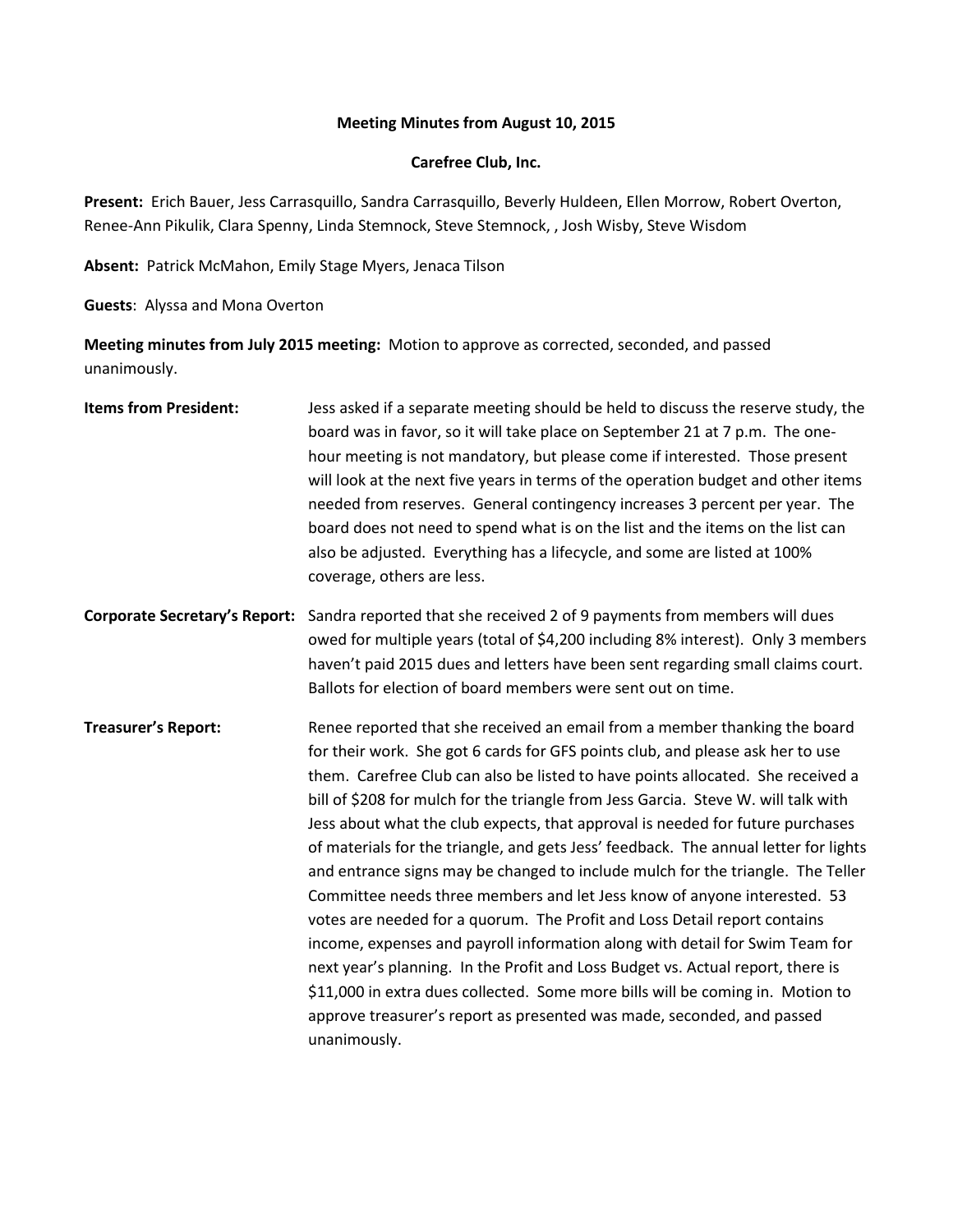# **Committee Reports**

| Pool:                    | Linda reported the pool is winding down and the older guards are leaving for<br>college. The pool will be open for half-days the first week of September since<br>Labor Day is later in the month this year. The pool will be open for the hog<br>roast weather permitting. Will begin closing the pool for the winter on<br>September 13.                                                                                                                                                                                                                                                                                                                                                                                                                                      |
|--------------------------|---------------------------------------------------------------------------------------------------------------------------------------------------------------------------------------------------------------------------------------------------------------------------------------------------------------------------------------------------------------------------------------------------------------------------------------------------------------------------------------------------------------------------------------------------------------------------------------------------------------------------------------------------------------------------------------------------------------------------------------------------------------------------------|
| <b>Grounds:</b>          | Absent.                                                                                                                                                                                                                                                                                                                                                                                                                                                                                                                                                                                                                                                                                                                                                                         |
| <b>Newsletter:</b>       | Absent.                                                                                                                                                                                                                                                                                                                                                                                                                                                                                                                                                                                                                                                                                                                                                                         |
| <b>Clubhouse:</b>        | Steve W. reported \$670 in rentals with \$490 in expenses (carpet cleaning, 2 new<br>picnic tables, vacuum cleaner bags, and cleaning supplies). Had a loose wire<br>repaired on the air conditioning unit. The price to replace the heating/cooling<br>system in the reserve study was \$13,500, but he got a quote of about \$12,000<br>from Airtron. The kitchen will be renovated the last two weeks of October and<br>first week of November. Home Depot had a 24 months same as cash offer for<br>those with a Home Depot credit card, so he purchased counter tops, flooring<br>and cabinets for about \$9,872. That amount will be covered across three years<br>of the clubhouse budget. He will provide an invoice to Renee for depreciation<br>on the balance sheet. |
| <b>Web/Swim Team:</b>    | Erich reported that the website now has icons for the pool and grounds on the<br>tool bar. A co-worker is still helping with the software for Sandra. He will be<br>adding a rotating photo area on the home page. We may allow guards to post<br>information on the website regarding pool closings due to weather, swim<br>meets, etc. He still needs to add minutes from recent meetings. Swim team<br>had its best financial season in 2015 and they are still finalizing their financial<br>information.                                                                                                                                                                                                                                                                   |
| <b>Activities:</b>       | Josh and Bev said the pool party went well and about 160 were in attendance.<br>Trying to locate a cooker for the hog roast and asked for volunteers to help.<br>Will also check the list of members who indicated they wanted to volunteer on<br>their dues paperwork.                                                                                                                                                                                                                                                                                                                                                                                                                                                                                                         |
| <b>New Business</b>      |                                                                                                                                                                                                                                                                                                                                                                                                                                                                                                                                                                                                                                                                                                                                                                                 |
| <b>Crime Watch:</b>      | Bev showed copies of the packets for new residents. They are looking into<br>posting No Solicitation signs at entrances, and will ask an attorney in the<br>neighborhood to craft a letter regarding a messy property on Leisure Lane.                                                                                                                                                                                                                                                                                                                                                                                                                                                                                                                                          |
| <b>Operations Manual</b> | Jess said the discussion about the operations manual will take place at next<br>month's meeting.                                                                                                                                                                                                                                                                                                                                                                                                                                                                                                                                                                                                                                                                                |